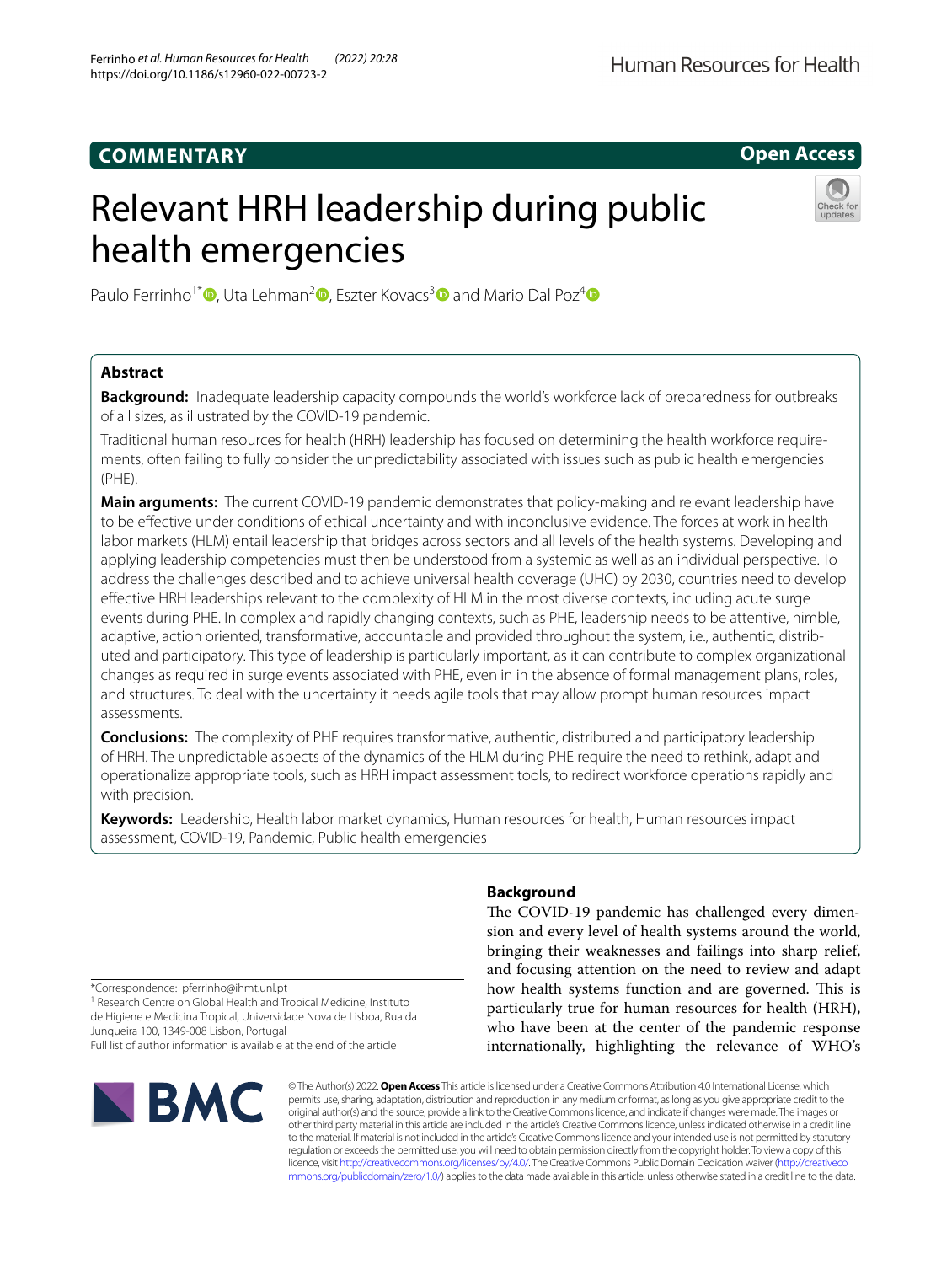"Global Strategy on Human Resources for Health: Workforce 2030" policy options and recommendations for transformative actions to tackle emerging HRH challenges towards attaining universal health coverage (UHC).

As COVID-19 incidence and prevalence rose in diferent countries at diferent times, several factors, important especially in low- and middle-income countries, but not uncommon in the high-income countries, gained prominence: inequitable distribution of the HRH, poor quality of training, lack of supervision, imbalances in skill-mix and task shifting, lack of basic working conditions to support adequate productivity and performance, low retention and high turnover, lack of preparedness to ensure the safety and well-being of frontline HRH, hence, accentuating long-standing inadequacies in responding to global and national health labor market (HLM) dynamics [\[1](#page-3-0)].

These dynamics are influenced by seemingly predictable factors (e.g., the health needs of the population, the demand for health services and the supply, demand and governance of health workforce). Traditional HRH leadership has focused on determining the health workforce requirements to address these factors, often failing to fully consider the unpredictable dynamics associated with issues such as public health emergencies (PHE) [[2\]](#page-3-1).

Traditional HRH leaderships have failed to balance health-policy developments that respond to "the pressure of urgent requirements that are not always amenable to a long-term approach", with "investments and interventions regarding human resources for health" that may show results only in the medium and long term, setting the foundations of preparedness and resilience [\[3](#page-3-2)]. Achieving this balance requires the acknowledgment that HLM dynamics require fast learning, systems agility and inter-sectoral collaboration.The forces at work in HLM demand leadership that bridges across sectors and all levels of the health systems [[3,](#page-3-2) [4](#page-3-3)].

Developing and applying leadership competencies must then be understood from a systemic as well as an individual perspective. To address the challenges described and to achieve UHC by 2030, countries need to develop efective HRH leaderships relevant to the complexity of HLM in the most diverse contexts, including acute surge events during PHE [\[2](#page-3-1), [5,](#page-3-4) [6](#page-3-5)].

Where that does not happen, leadership shortcomings become signifcant factors of the failure of many countries to respond adequately to the evolving pandemic.

## **Key workforce issues during public health emergencies**

PHE place extra demands on HRH. HRH leaders are confronted with complex HRH issues that need prompt responses to, namely: increased workload (working longer hours or more shifts), many times under substandard conditions of safety; increased absenteeism for medical and non-medical reasons; inadequate recognition and compensation for work performed; working off-site; changes from usual role requiring additional skills; requirements to work with other sectors and other agencies in a coordinated way (e.g., the army, residential homes for the elderly, international agencies); negative impact on health and well-being of HRH and their loved ones (fear, mortality, morbidity, discrimination, violence, and burnout); ethical dilemmas (associated with triage arrangements, neglect of treatment of conditions that would normally be covered, conficting loyalties to job versus family and community obligations); working often with insufficient resources, under conditions of disruptions within the public health system and delays in supplies (e.g., personal protective equipment, ventilators, vaccines, and other resources required to provide efective care to patients); dealing with lability of trust. All this, frequently, in a context of lack of data on HRH and under a signifcant level of scientifc uncertainty that place epistemological challenges to HRH in general and physicians in particular [\[2](#page-3-1), [5–](#page-3-4)[8\]](#page-3-6).

Even in non-pandemic situations, reallocation of resources away from specifc clinical services has been found to entail negative responses among healthcare staff due to perceived threats to their professional identity. This is reinforced during resource reallocation in acute surge events, contributing to feelings of disempowerment. By the end of the surge public health event, rebounding to their specifc clinical duties is not necessarily associated with a return to business as usual because, inter alia, of the need to address issues of preparedness and resilience in preparation for future events  $[5-7]$  $[5-7]$ .

# **The importance of distributed and participatory HRH leadership**

Most leadership theories stemmed from a business context and were adapted to the health sector. They evolved from early theories focused on the traits or innate qualities of the leaders to situational theories in the 1960s expanding the theoretical focus to include the context in which leadership takes place [\[9\]](#page-3-8).

Authentic leadership theory emphasizes the values system of leaders. Builds on transformational theory, includes elements of charismatic leadership theory and adds a values orientation. A number of studies demonstrated that the authentic leadership theory is particularly applicable to healthcare settings [[10–](#page-3-9)[14\]](#page-3-10).

Collective/Shared/Distributed Leadership theories build on the situational approaches to argue that "no one individual is the ideal leader in all situations or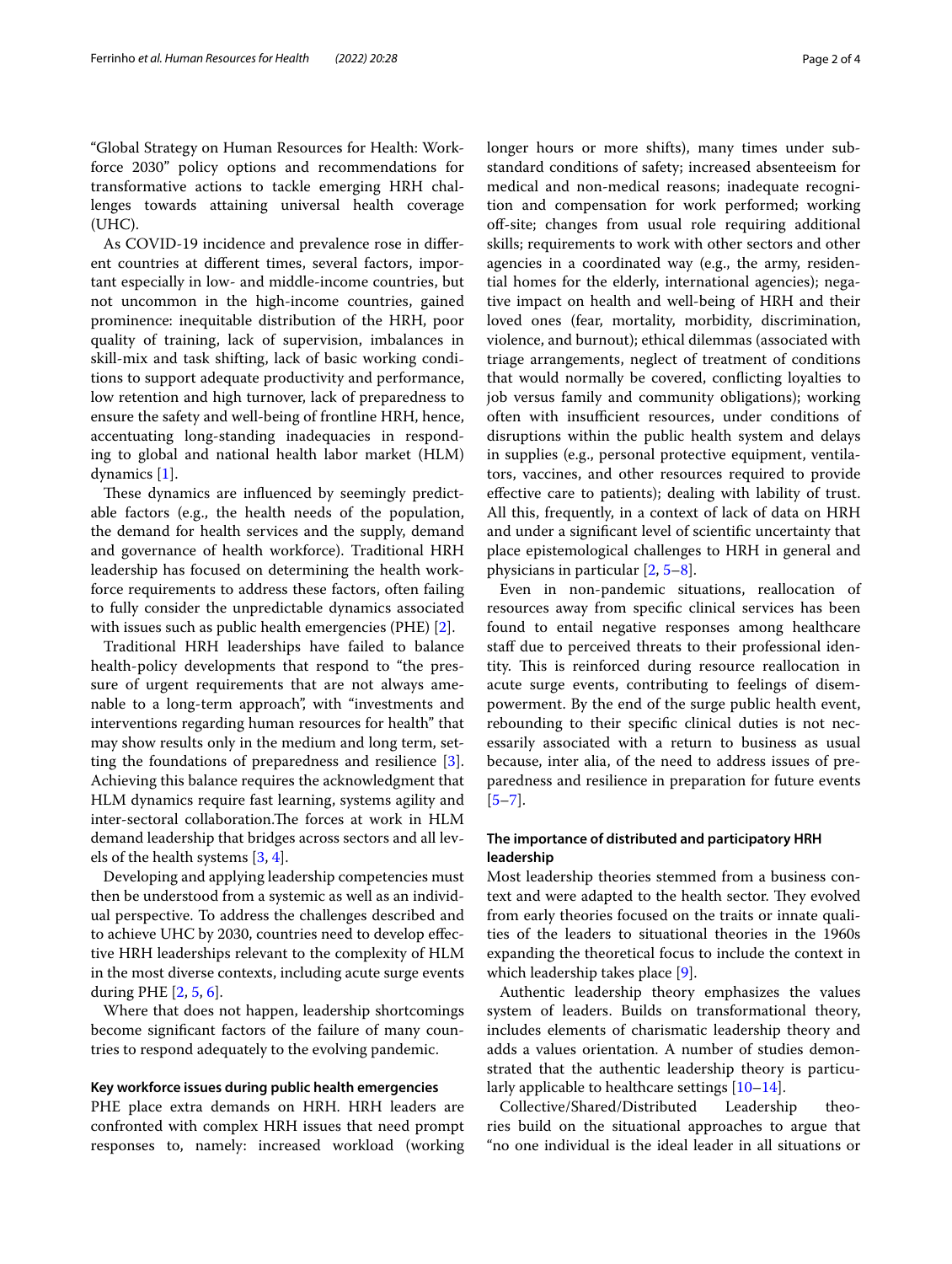circumstances and that leadership is difuse throughout the organization. Includes dispersed, collaborative, collective, devolved, relational, democratic, concurrent, and cooperative approaches". These have "been positively correlated with increased team efectiveness and organizational performance" with "demonstrated applicability in healthcare settings and has been adopted by the National Health Service in the United Kingdom" [[9,](#page-3-8) [15](#page-3-11), [16](#page-3-12)].

During PHE the HRH leadership appropriate at different levels of the health system, both within countries and globally, may difer and must address moral, technical and professional skills across all aspects of HRH development and management, to ensure efective policy dialogues, strengthening capabilities to facilitate, direct, motivate and oversee strategic change in and across different dimensions of HRH development and performance as well as operational efficiency. The current COVID-19 pandemic also reiterated that policy-making and relevant leadership have to be efective under conditions of ethical uncertainty and with inconclusive evidence  $[8]$  $[8]$ . These understandings require translation into interventions to build leadership capacities for diferent actors with HRH responsibilities.

Defnitions of leadership developed by WHO and the Alliance for Health Policy and Systems Research, as well as understandings of strategic and distributed leadership in organizations, emphasize that, in complex and rapidly changing contexts, such as PHE, leadership needs to be attentive, nimble, adaptive, action oriented, accountable, transformative and provided throughout the system (distributed and participatory leadership)  $[3, 4, 17]$  $[3, 4, 17]$  $[3, 4, 17]$  $[3, 4, 17]$  $[3, 4, 17]$  $[3, 4, 17]$ . This has been demonstrated during the emergency phase of the 2014–2015 Ebola epidemic in Liberia. [[11](#page-3-14)].

Distributed leadership is particularly important, as it can enable complex organizational changes as required in surge events associated with PHE, even in in "the absence of formal management plans, roles, and structures" [\[18](#page-3-15)]. It requires "transdisciplinary learning and real-world awareness", that takes into consideration ethical concerns, gender issues, and other sectors' demands (e.g., the economic and fnancial sectors, education, sports, cultural and leisure activities, religious worshiping and foreign afairs) on the attention of political decision-making [[4\]](#page-3-3).

PHE require a workforce leadership not only distributed, but also participatory, system-wide, among policy-makers and planners, public and private sector employers, professional associations, education and training institutions, labor unions, bilateral and multilateral development partners, international organizations, civil society and health care workers themselves. Within each group of actors, individual leadership (formal and informal) does matter and can be of high value in fostering open, consultative processes of democratic decision-making to bring out the collective strength of participatory leadership, which should also contribute to "mechanisms for mounting disruptive challenges to the status quo as well as system stabilizers, further enabling the health system to withstand internal or external turbulence, creating a dialectical process to guide the debate to clarity of ideas and consensus on actions" [[4\]](#page-3-3). In these contexts, authentic leadership is crucial. This type of leadership is needed to help the HRH to build resilience, trust and responsiveness that can reduce the negative impacts of crises [\[7](#page-3-7), [19\]](#page-3-16).

With the pandemic, it became obvious that such sagacious leadership is not bestowed in one individual or a single institution. It is the shared strength of wide-ranging social systems, including the health care system, that must generate the quality and consistency required to raise the performance of the relevant social systems high above the complexity erroneously interpreted as confusion  $[4]$  $[4]$ .

Relevant HRH leadership during PHE implies acknowledging that change can be understood but it is not always predictable, occurring under a set of circumstances that many times cannot be anticipated. Under these circumstances, the ability to process and analyze a complex situation in an orderly manner is an essential element of efective leadership. Hence, leaders need skills, mindsets, capabilities and tools that go beyond the usual dimensions of HRH policy and management. These tools, namely human resources impact assessment (HRIA), have been suggested in past publications [[20](#page-3-17)]. Based on the HLM framework and good practice principles from other felds, a draft HRIA tool has been proposed but still needs fnalization and validation before it is adopted. Once adopted, it may require further conceptual evolution to accommodate multiple uncertainties [[17\]](#page-3-13) and methodological developments to be fully operational and readily applicable to PHE [[21\]](#page-3-18).

# **Conclusions**

This commentary identifies leadership as a complex, multi-contextual process. No single theory provides a satisfactory leadership framework to respond to PHE, identifying the need for rigorous research on the topic. Nevertheless, on the basis of the range of theories on leadership and the limited available empirical evidence, we argue that the complexity of PHE requires transformative, authentic, distributed and participatory leadership of HRH.

Major, and often neglected bottlenecks that add to the complexity during PHE, are issues usually related to unpredictable aspects of the dynamics of the HLM, its impact on health systems' organization and unmet